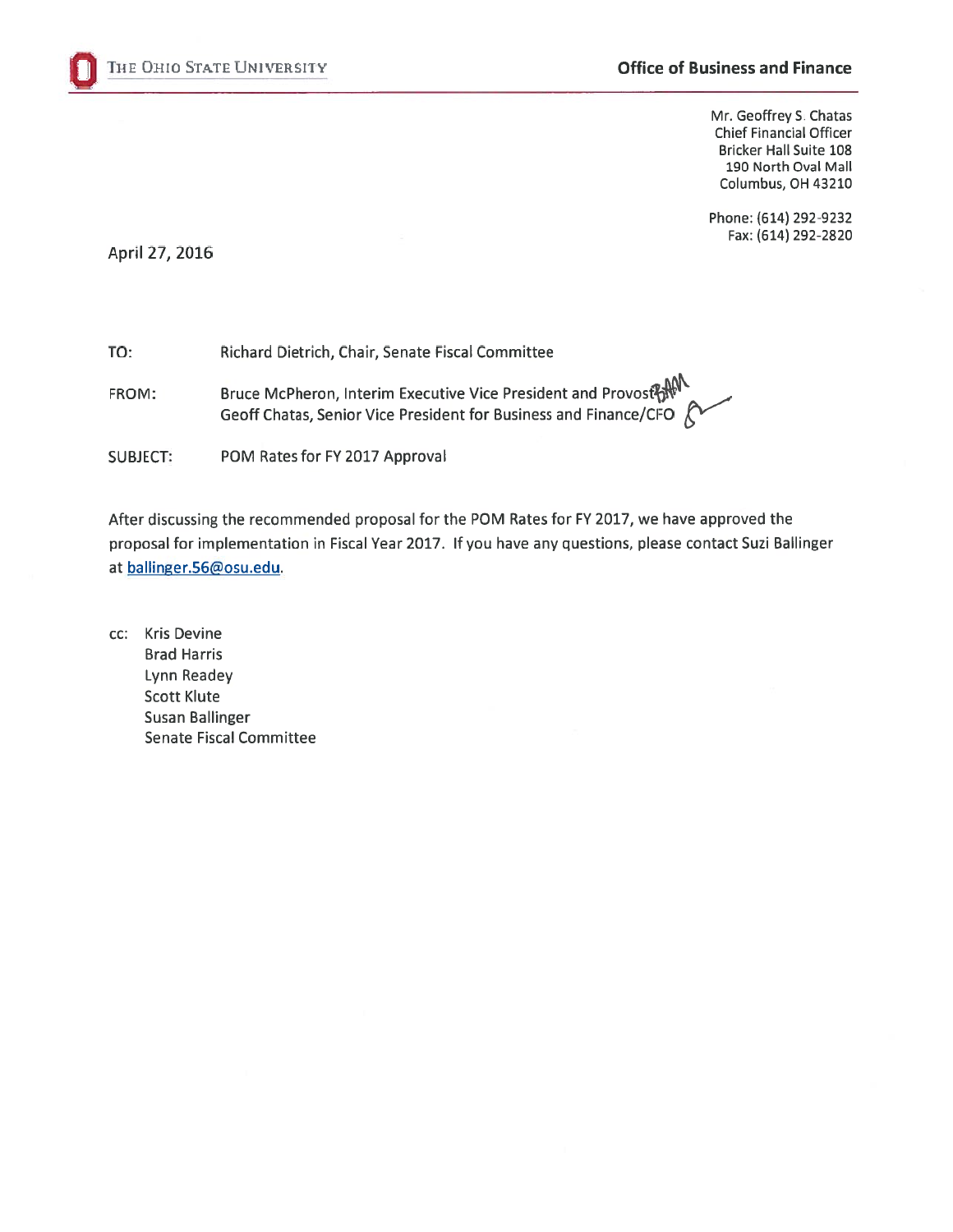

#### **Department of Accounting and MIS**

400 Fisher Hall 2100 Neil Avenue Columbus, OH 43210

614-247-6299 Phone 614-292-2118 Fax

dietrich@fisher.osu.edu

April 19, 2016

TO: Bruce McPheron, Interim Executive Vice President and Provost Geoff Chatas, Senior Vice President and CFO

 $H$ FROM: Dick Dietrich, Chair Senate Fiscal Committee, 2015-2016

Subject: POM Rates for FY 2017

Please find attached the Senate Fiscal Committee's (SFC) recommendations for POM Rates for FY 2017 for your review and approval. The recommendations were discussed by the College Finance Subcommittee on March 26, 2016 and April 12, 2016 and subsequently by SFC at its April 19, 2016 meeting. SFC approved the recommended rates for FY 2017 as outlined in the attached resolution.

Please contact me if you have any questions about these recommendations.

c: Kris Devine Brad Harris Scott Klute Susan Ballinger Lynn Readey Kristany Berger Senate Fiscal Committee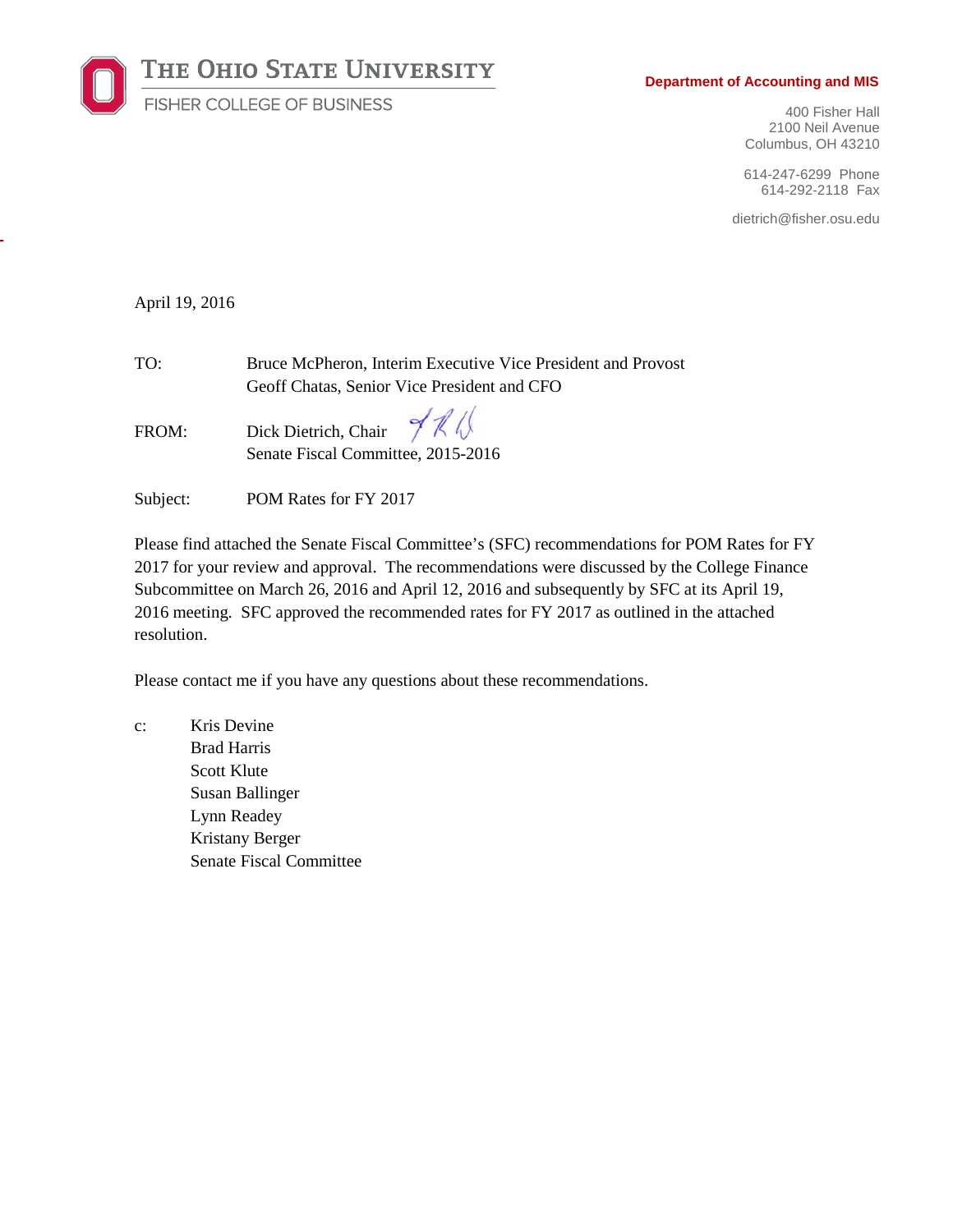Recommendations made by the CFS this week April 12.

1. Decision point #1. Request was to increase the utility surcharges by \$700,000 which was subdivided as follows: \$400,000 for BRT and \$300,000 for CBEC.

The subcommittee recommends that the surcharge increase for BRT be allowed but not for CBEC. CBEC is an academic laboratory building and the original decision was made that academic buildings would not receive a surcharge and would be included in the average (see the attached spreadsheet that illustrates the energy usage of the other lab building and their surcharge if this were in place for them). Including CBEC in the buildings that receives a surcharge would be setting a precedent. The other two increases in surcharges were approved. SFC recommended to remove CBEC from the surcharge and have a task force review the surcharge process.

Also, the subcommittee recommends that FOD work with the occupants of CBEC to finish its commissioning of the building or alternatively explain the source of the higher energy usage rate than what was modeled.

2. Decision point #2a Base funding increases for custodial labor. The argument was made that the Columbus market for janitorial services has become more competitive and to hold on to or attract individuals to do this work a salary increase was needed. This increase has already been approved by the CFO.

The subcommittee understood the need for this action.

Decision point #2b. Custodial Service Reductions recommended to offset the increase in labor expenses. The recommendation was to allow custodial services to offices once a week instead of more often.

The subcommittee agree that this was acceptable with the provision that coordination between building managers and the janitorial staff supervisors occurs in monthly.

Both recommendations made in topic 2 were approved by SFC.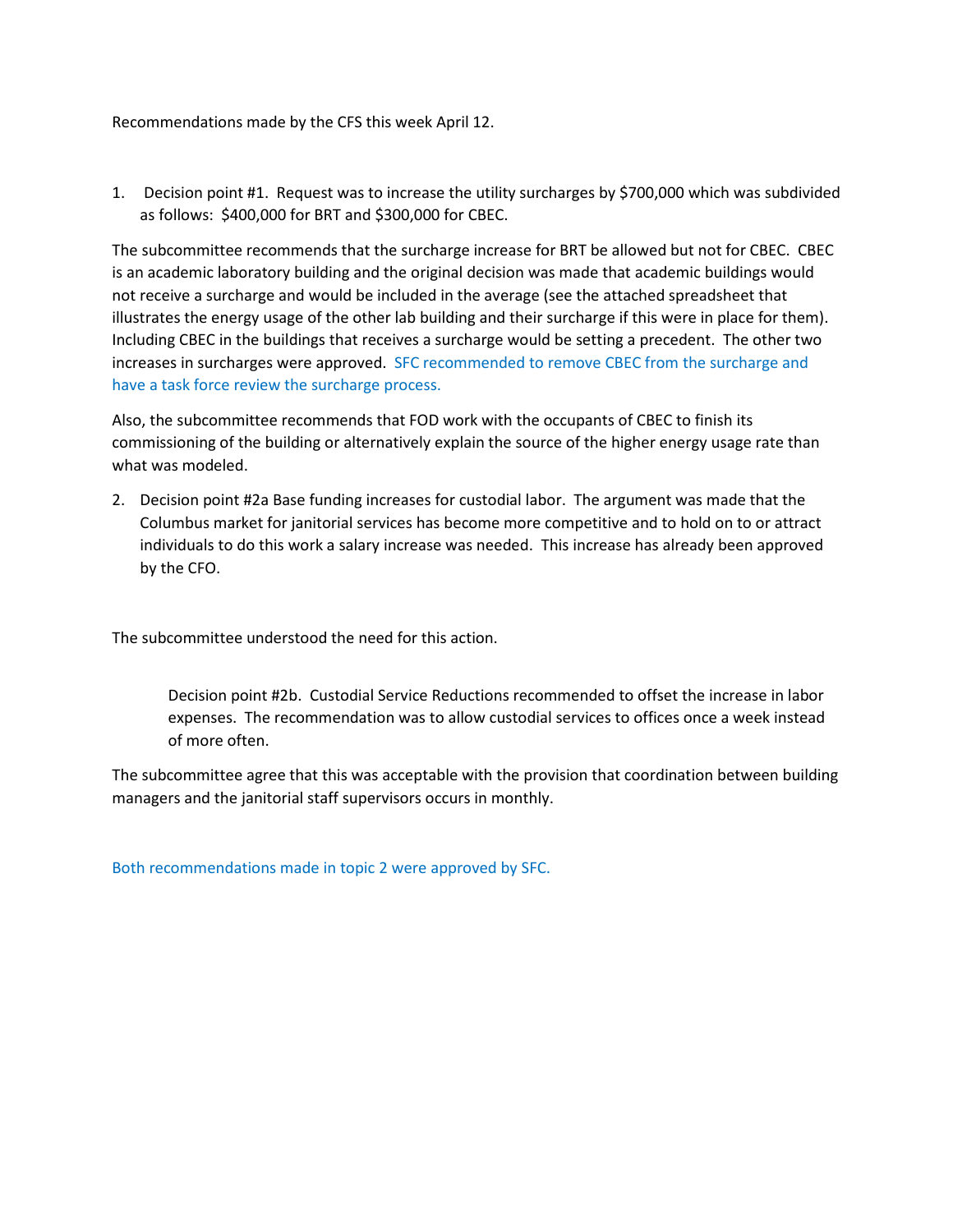# FY 2017Plant Operations & Maintenance

Senate Fiscal CommitteeApril 19, 2016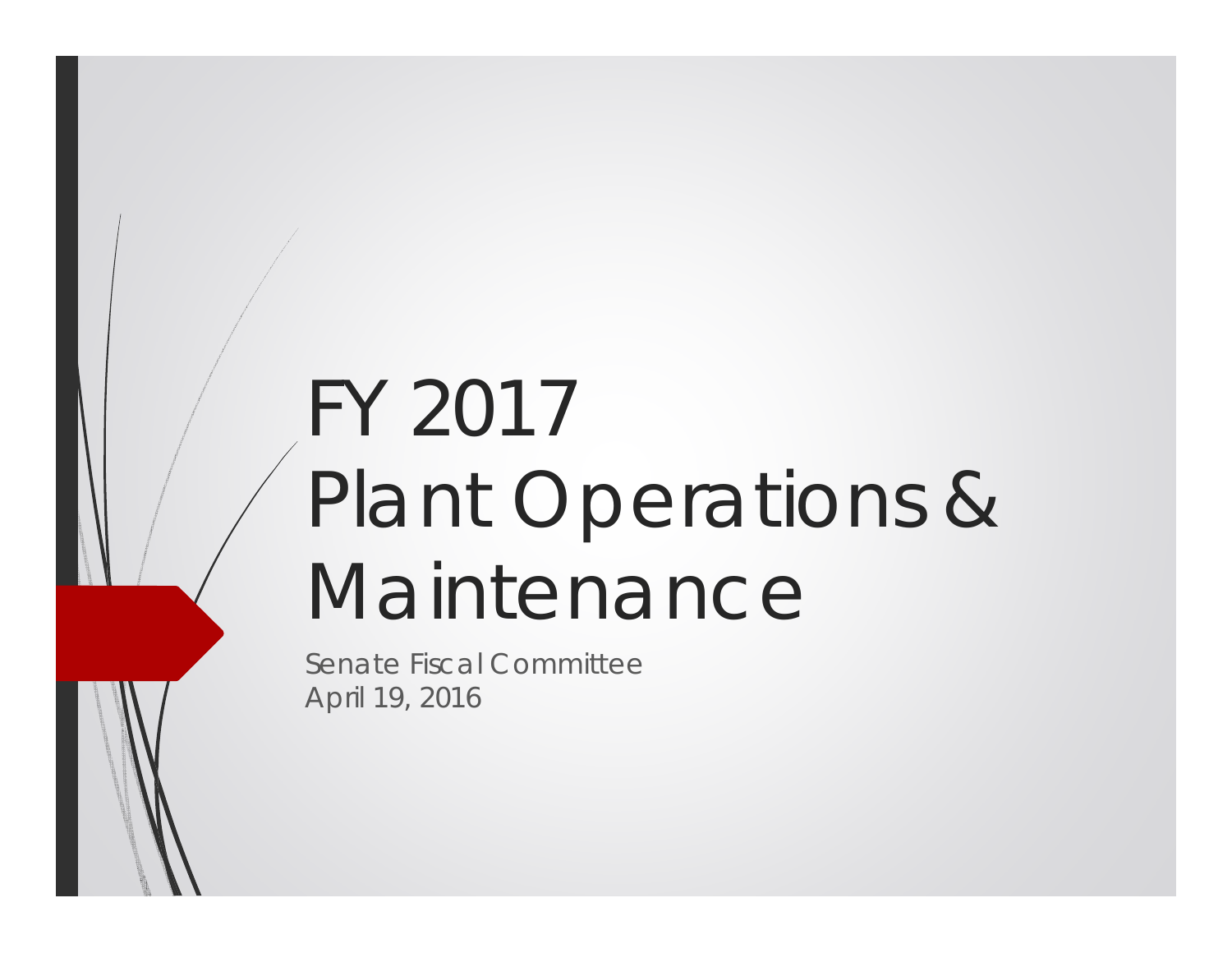### FY17 POM Rates - Big Picture

- **Utilities Commodities Expenses Down = Flat Rates** An opportunity for total general funds rate to be flat to FY16 rates exists for FY17 due to lower natural gas expense.
- **Prioritizing Safety** Proposed rates include funding to address safety related to gas building service lines and elevators.
- **Research-Intensive Building Utility Surcharges Recommended** Utility Surcharge analysis has determined that several research-intensive buildings consume more utilities than are paid for through POM ASF rates. The original proposed rates included a surcharge increase of \$400k for BRT, and a phased-in new surcharge for CBEC of \$300k/year until \$1M/year is reached.
- **Strong Columbus Labor Market Increases Costs**

2

The strong Columbus labor market continues to increase contracted labor costs, particularly for custodial contracts. Market equity adjustments have also been approved and implemented for utilities workers.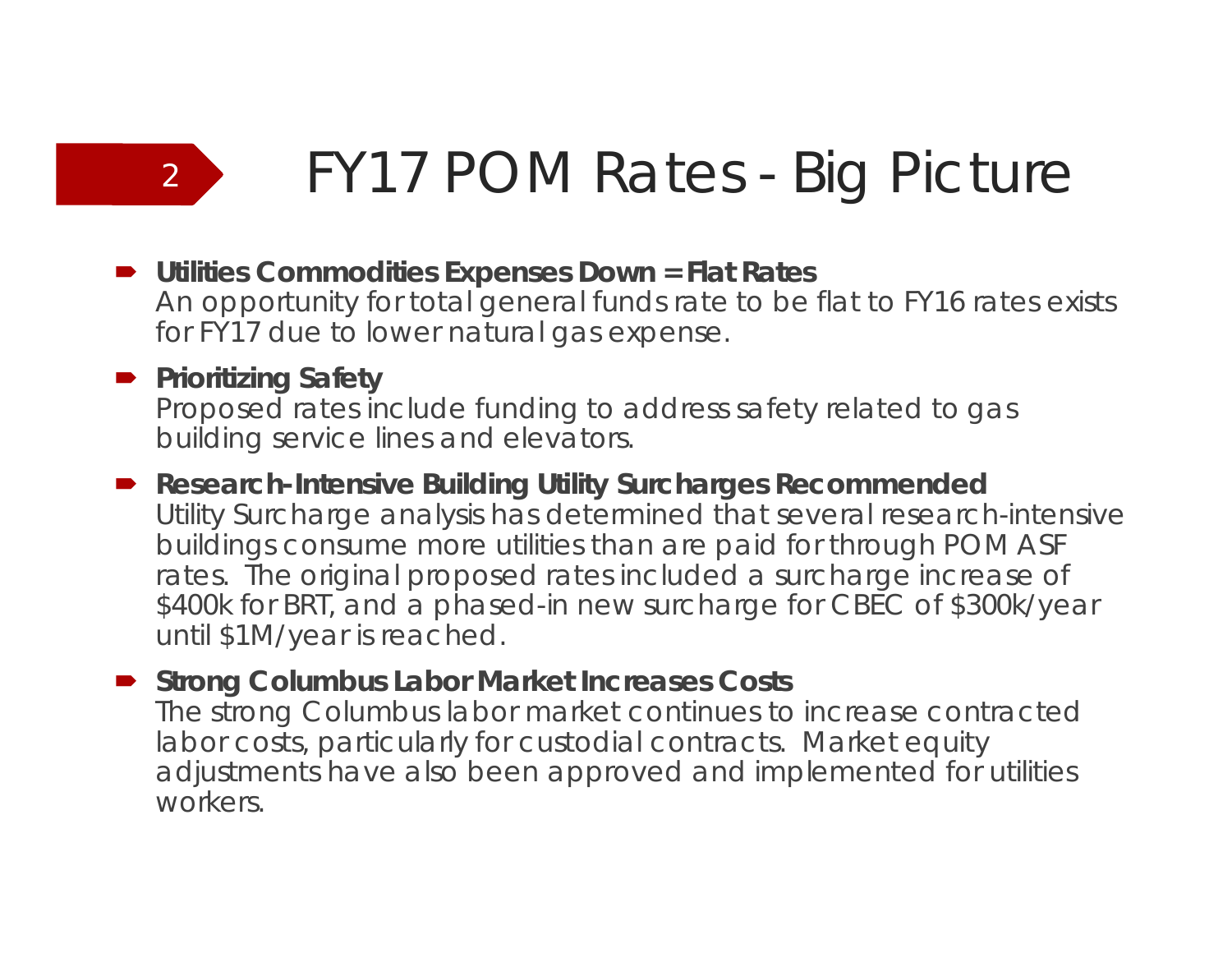### FY17 Assumptions – All Pools

- D Goal: Total Rate FLAT to FY16
- 2% salary guideline + associated benefits for Operations lines. Benefits calculated based on proposed rates approved by Senate Fiscal in March.
- D 0% benefits increase

3

 $\blacksquare$ 1.5% increases for supplies & services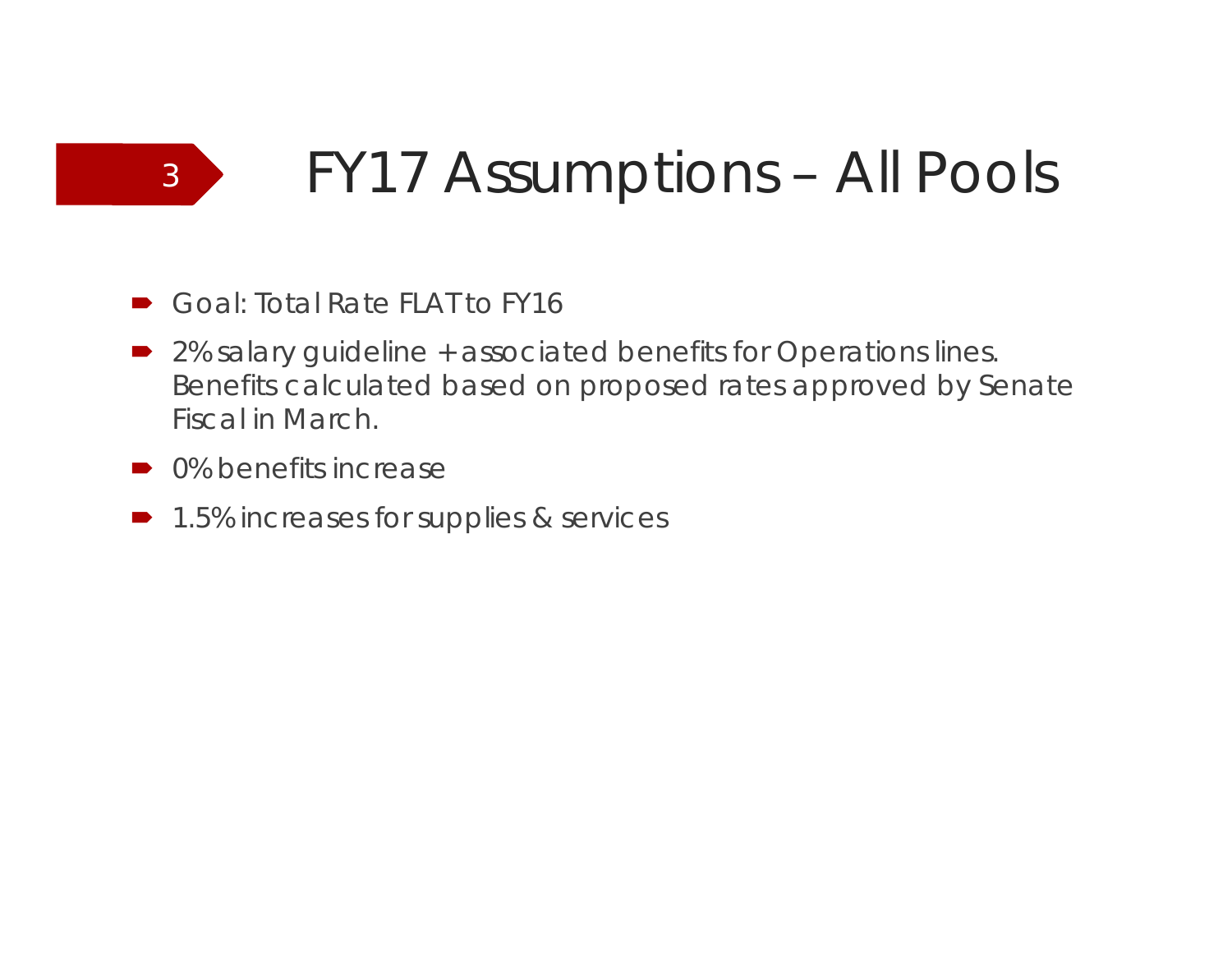

#### Recommendations

| <b>Non-Decisionable</b>                                                                                               | <b>Decisionable</b>                                                                                                                                            |
|-----------------------------------------------------------------------------------------------------------------------|----------------------------------------------------------------------------------------------------------------------------------------------------------------|
| <b>Market Equity Adjustment:</b><br>- Utilities Stationary Engineers<br>(\$237k)                                      | <b>Utilities Surcharges:</b><br>-BRT - \$400k increase<br>-CBEC - phased in new surcharge - \$300k for first year                                              |
| <b>Safety Related Increases:</b><br>-Building Gas Line Safety (\$250k)<br>-Elevator Maintenance<br>Contracts (\$228k) | <b>Custodial Service Changes - 5% increase - \$450k:</b><br>-Labor increases - 15% increase - \$1.25M<br>-Mitigated by scope decreases - 10% decrease - \$809k |
|                                                                                                                       | Keep FY 2017 total rate flat to FY 2016 total rate                                                                                                             |

 **CFS recommended all proposals except for the CBEC utilities surcharge.**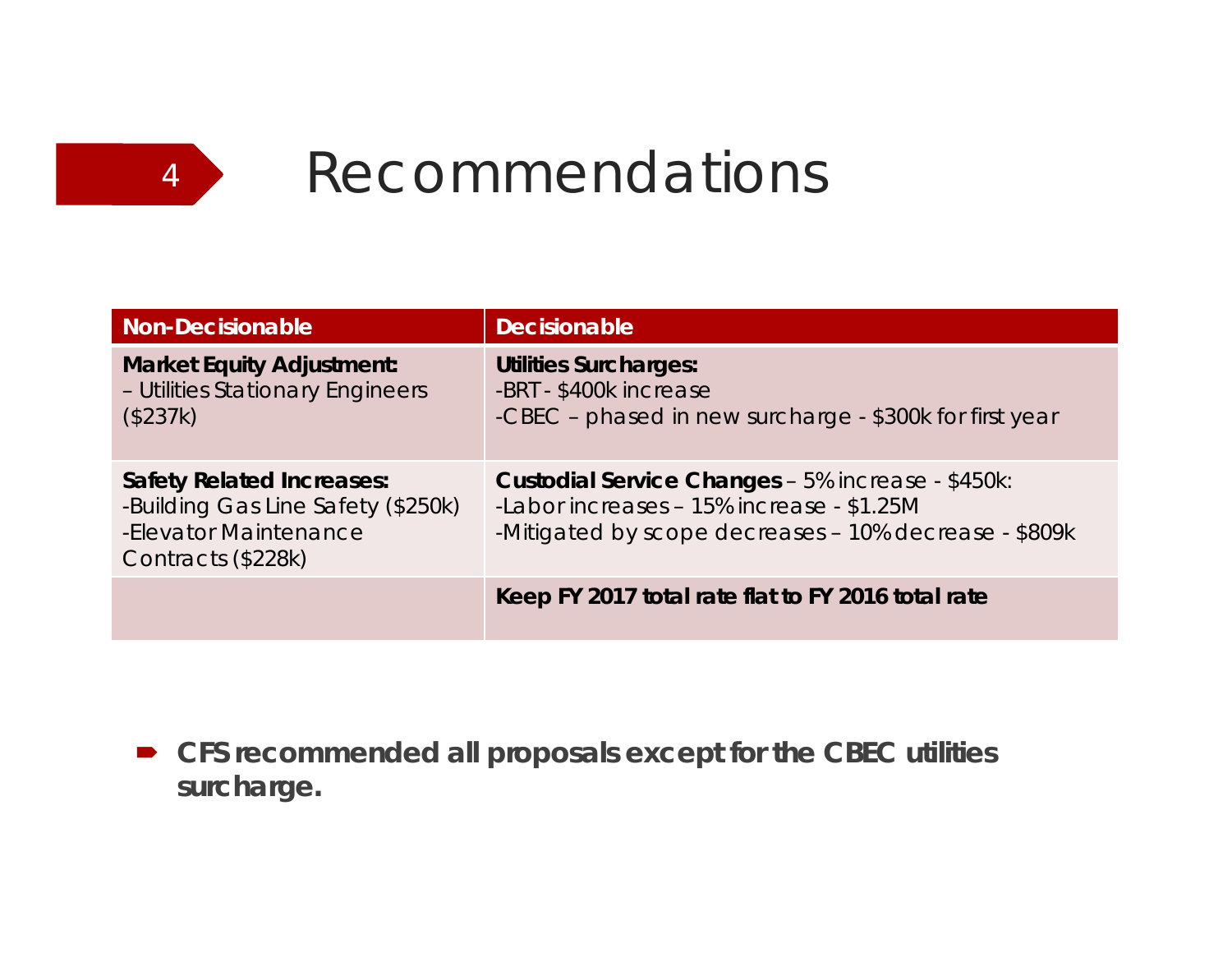

#### POM Rate Summary: Funding Basis, No CBEC Surcharge

|                                        |             |                                                                                  | POM MODEL NON-DECISIONABLE                                        |                                                                |                                                                          | POM MODEL DECISIONABLE                                                                 |                                                                                                 |                                                                                                                                                      |                                  |
|----------------------------------------|-------------|----------------------------------------------------------------------------------|-------------------------------------------------------------------|----------------------------------------------------------------|--------------------------------------------------------------------------|----------------------------------------------------------------------------------------|-------------------------------------------------------------------------------------------------|------------------------------------------------------------------------------------------------------------------------------------------------------|----------------------------------|
|                                        | FY16 - Base | Inflationary & Increases -<br><b>Commodity</b><br>Increases/<br><b>Decreases</b> | <b>Base Funding</b><br><b>FY16 Market</b><br>Equity<br>Adjustment | <b>Base Funding</b><br>Increases -<br>Safety<br><b>Impacts</b> | <b>Total FY16</b><br>Base + Non-<br><b>Decisonable</b><br><b>Changes</b> | <b>Decision</b><br>Point 1:<br>Increase<br><b>Utility</b><br>Surcharge -<br><b>BRT</b> | <b>Decision</b><br>Point 2A:<br><b>Base Funding</b><br>Increases -<br><b>Custodial</b><br>Labor | <b>Decision</b><br>Point 2B:<br><b>Custodial</b><br><b>Service</b><br><b>Reductions to</b><br>Offset<br><b>Increased</b><br>Labor<br><b>Expenses</b> | <b>Total</b><br>Proposed<br>Rate |
| <b>FUNDING BASIS (\$ thousands)</b>    |             |                                                                                  |                                                                   |                                                                |                                                                          |                                                                                        |                                                                                                 |                                                                                                                                                      |                                  |
| Utilities Revenue                      | (44, 565)   | 1,882                                                                            |                                                                   |                                                                | (42, 683)                                                                | (400)                                                                                  |                                                                                                 | ь                                                                                                                                                    | (43,083)                         |
| Utilities Expense                      | 114,837     | (3,599)                                                                          | 237                                                               | 250                                                            | 111,725                                                                  |                                                                                        |                                                                                                 | н                                                                                                                                                    | 111,725                          |
| Utilities - 5%                         | 271         |                                                                                  |                                                                   |                                                                | 271                                                                      |                                                                                        |                                                                                                 |                                                                                                                                                      | 271                              |
| Net Utilities                          | 70,543      | (1,717)                                                                          | 237                                                               | 250                                                            | 69,313                                                                   | (400)                                                                                  |                                                                                                 | ь                                                                                                                                                    | 68,913                           |
| Maintenance                            | 29,848      | 708                                                                              |                                                                   | 228                                                            | 30,784                                                                   | ٠                                                                                      |                                                                                                 | ь                                                                                                                                                    | 30,784                           |
| Maintenance - 5%                       | 1,676       |                                                                                  |                                                                   | $\overline{\phantom{a}}$                                       | 1,676                                                                    | ٠                                                                                      |                                                                                                 | ь                                                                                                                                                    | 1,676                            |
| <b>Total Maintenance</b>               | 31,524      | 708                                                                              | $\overline{\phantom{a}}$                                          | 228                                                            | 32,460                                                                   | ۰                                                                                      |                                                                                                 | н                                                                                                                                                    | 32,460                           |
| Custodial                              | 15,180      | 466                                                                              |                                                                   | $\overline{\phantom{a}}$                                       | 15,646                                                                   | ٠                                                                                      | 1,158                                                                                           | (809)                                                                                                                                                | 15,995                           |
| Custodial - 5%                         | 1,143       |                                                                                  |                                                                   | $\overline{\phantom{a}}$                                       | 1,143                                                                    | ٠                                                                                      |                                                                                                 |                                                                                                                                                      | 1,143                            |
| <b>Total Custodial</b>                 | 16,323      | 466                                                                              |                                                                   | $\overline{\phantom{a}}$                                       | 16,789                                                                   | ٠                                                                                      | 1,158                                                                                           | (809)                                                                                                                                                | 17,138                           |
| Maintenance/Renewal Endowment          | 75          |                                                                                  |                                                                   | $\overline{\phantom{a}}$                                       | 75                                                                       |                                                                                        |                                                                                                 | ь                                                                                                                                                    | 75                               |
| Preventative Maintenance               | 4,485       |                                                                                  |                                                                   | $\overline{\phantom{a}}$                                       | 4,485                                                                    |                                                                                        |                                                                                                 | н                                                                                                                                                    | 4,485                            |
| <b>Total Funding Through POM Model</b> | 122,950     | (543)                                                                            | 237                                                               | 478                                                            | 123,123                                                                  | (400)                                                                                  | 1,158                                                                                           | (809)                                                                                                                                                | 123,072                          |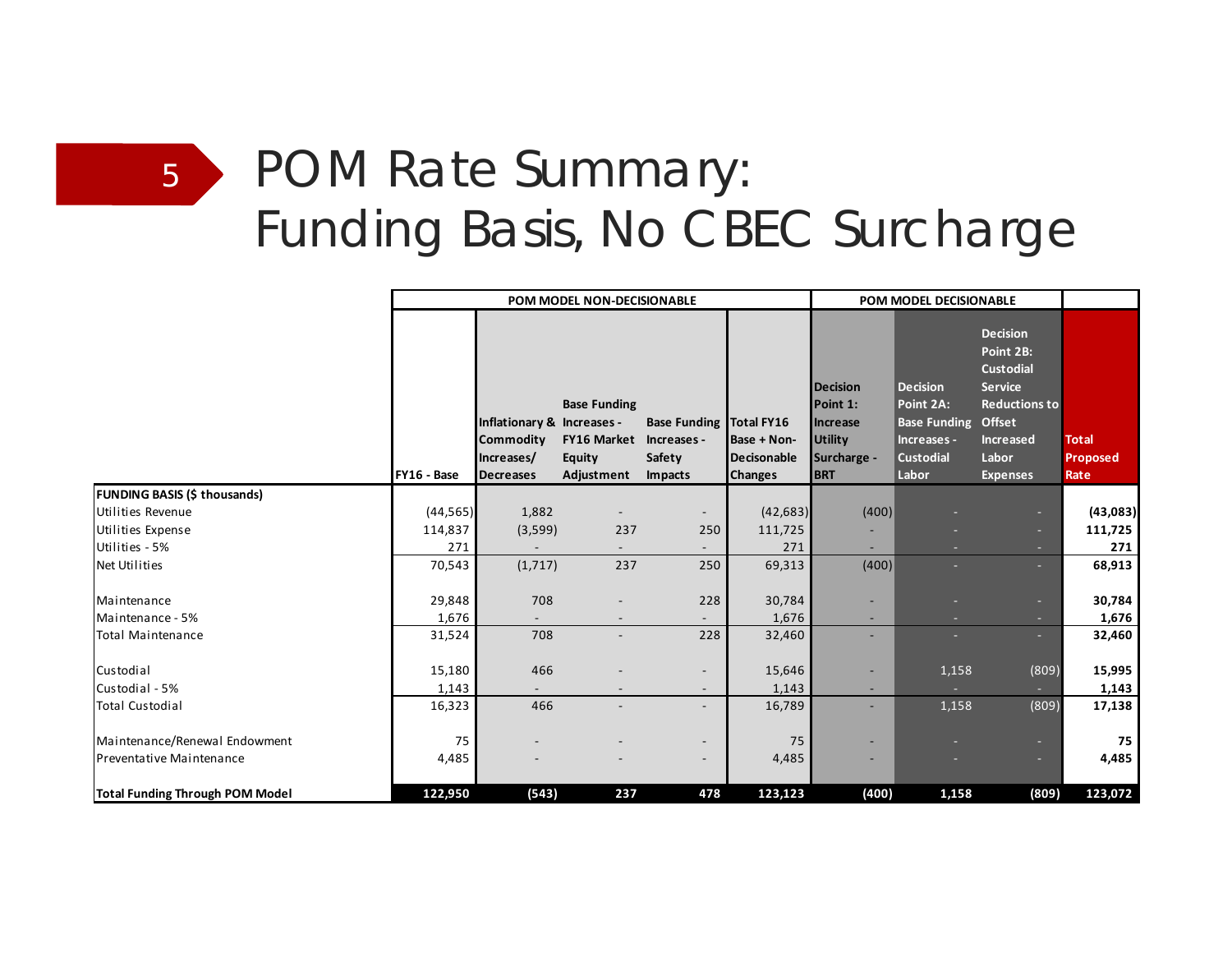6

#### POM Rate Summary: Rate Basis, No CBEC Surcharge

|                                     |             |                                                                           | POM MODEL NON-DECISIONABLE                                        |                                                                |                                                                   | POM MODEL DECISIONABLE                                                                 |                                                                                                 |                                                                                                                                               |                                  |
|-------------------------------------|-------------|---------------------------------------------------------------------------|-------------------------------------------------------------------|----------------------------------------------------------------|-------------------------------------------------------------------|----------------------------------------------------------------------------------------|-------------------------------------------------------------------------------------------------|-----------------------------------------------------------------------------------------------------------------------------------------------|----------------------------------|
|                                     | FY16 - Base | Inflationary & Increases -<br>Commodity<br>Increases/<br><b>Decreases</b> | <b>Base Funding</b><br><b>FY16 Market</b><br>Equity<br>Adjustment | <b>Base Funding</b><br>Increases -<br>Safety<br><b>Impacts</b> | Total FY16<br>Base + Non-<br><b>Decisonable</b><br><b>Changes</b> | <b>Decision</b><br>Point 1:<br>Increase<br><b>Utility</b><br>Surcharge -<br><b>BRT</b> | <b>Decision</b><br>Point 2A:<br><b>Base Funding</b><br>Increases -<br><b>Custodial</b><br>Labor | <b>Decision</b><br>Point 2B:<br><b>Custodial</b><br><b>Service</b><br><b>Reductions to</b><br>Offset<br>Increased<br>Labor<br><b>Expenses</b> | <b>Total</b><br>Proposed<br>Rate |
| <b>RATE BASIS</b>                   |             |                                                                           |                                                                   |                                                                |                                                                   |                                                                                        |                                                                                                 |                                                                                                                                               |                                  |
| Utilities Revenue                   | (5.95)      | 0.26                                                                      | $\overline{\phantom{a}}$                                          |                                                                | (5.69)                                                            | (0.06)                                                                                 |                                                                                                 |                                                                                                                                               | (5.75)                           |
| Utilities Expense                   | 15.40       | (0.50)                                                                    | 0.03                                                              | 0.03                                                           | 14.96                                                             |                                                                                        |                                                                                                 | в                                                                                                                                             | 14.96                            |
| Utilities - 5%                      | 0.03        |                                                                           |                                                                   |                                                                | 0.03                                                              |                                                                                        |                                                                                                 |                                                                                                                                               | 0.03                             |
| Net Utilities                       | 9.48        | (0.24)                                                                    | 0.03                                                              | 0.03                                                           | 9.30                                                              | (0.06)                                                                                 |                                                                                                 | н                                                                                                                                             | 9.24                             |
| Maintenance                         | 3.41        | 0.09                                                                      |                                                                   | 0.03                                                           | 3.53                                                              | ٠                                                                                      |                                                                                                 | н                                                                                                                                             | 3.53                             |
| Maintenance - 5%                    | 0.19        |                                                                           |                                                                   |                                                                | 0.19                                                              |                                                                                        |                                                                                                 | н                                                                                                                                             | 0.19                             |
| <b>Total Maintenance</b>            | 3.60        | 0.09                                                                      |                                                                   | 0.03                                                           | 3.72                                                              | ۰                                                                                      | в                                                                                               | н                                                                                                                                             | 3.72                             |
| Custodial                           | 2.36        | 0.07                                                                      |                                                                   | $\overline{\phantom{a}}$                                       | 2.43                                                              | ٠                                                                                      | 0.18                                                                                            | (0.13)                                                                                                                                        | 2.48                             |
| Custodial - 5%                      | 0.18        |                                                                           |                                                                   | $\overline{\phantom{0}}$                                       | 0.18                                                              | $\overline{\phantom{0}}$                                                               | $\sim 10^{-1}$                                                                                  |                                                                                                                                               | 0.18                             |
| <b>Total Custodial</b>              | 2.54        | 0.07                                                                      |                                                                   | $\overline{\phantom{a}}$                                       | 2.61                                                              | ٠                                                                                      | 0.18                                                                                            | (0.13)                                                                                                                                        | 2.66                             |
| Maintenance/Renewal Endowment       | 0.01        |                                                                           |                                                                   | $\overline{\phantom{a}}$                                       | 0.01                                                              | ٠                                                                                      |                                                                                                 | н                                                                                                                                             | 0.01                             |
| Preventative Maintenance            | 0.60        |                                                                           |                                                                   | $\overline{\phantom{0}}$                                       | 0.60                                                              |                                                                                        |                                                                                                 | ×                                                                                                                                             | 0.60                             |
| <b>Total Rate Through POM Model</b> | 16.23       | (0.08)                                                                    | 0.03                                                              | 0.06                                                           | 16.24                                                             | (0.06)                                                                                 | 0.18                                                                                            | (0.13)                                                                                                                                        | 16.23                            |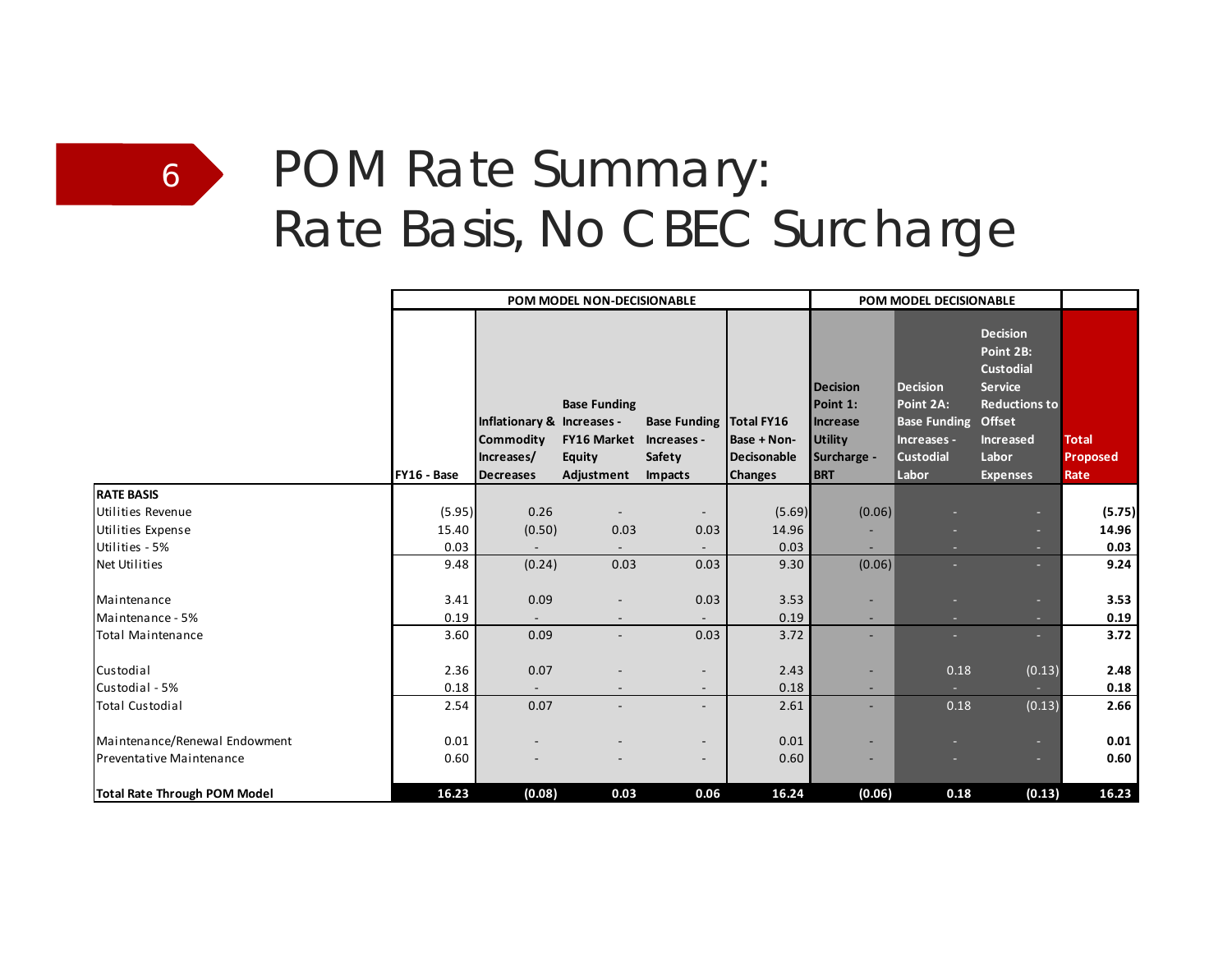# Maintenance & Renewal Recommendation

- Assuming that the overall goal for the FY17 POM rate is to remain flat to FY16, there is no available rate to apply to new funding for either maintenance & renewal pool. However, this continues the trend from the FY16 POM rates of underfunding these pools.
- It is proposed that instead of dedicating rate in the FY17 POM model, that balances from the Utilities Reserve be used to fund the maintenance and renewal endowment as follows:
	- The Utilities Reserve should maintain a minimum balance of \$30 million.
	- Transfers would occur at the end of FY16 and FY17 based on the ending balance of the Utilities Reserve after all closeout entries are made and \$1M of funding is transferred to the Sustainability Council.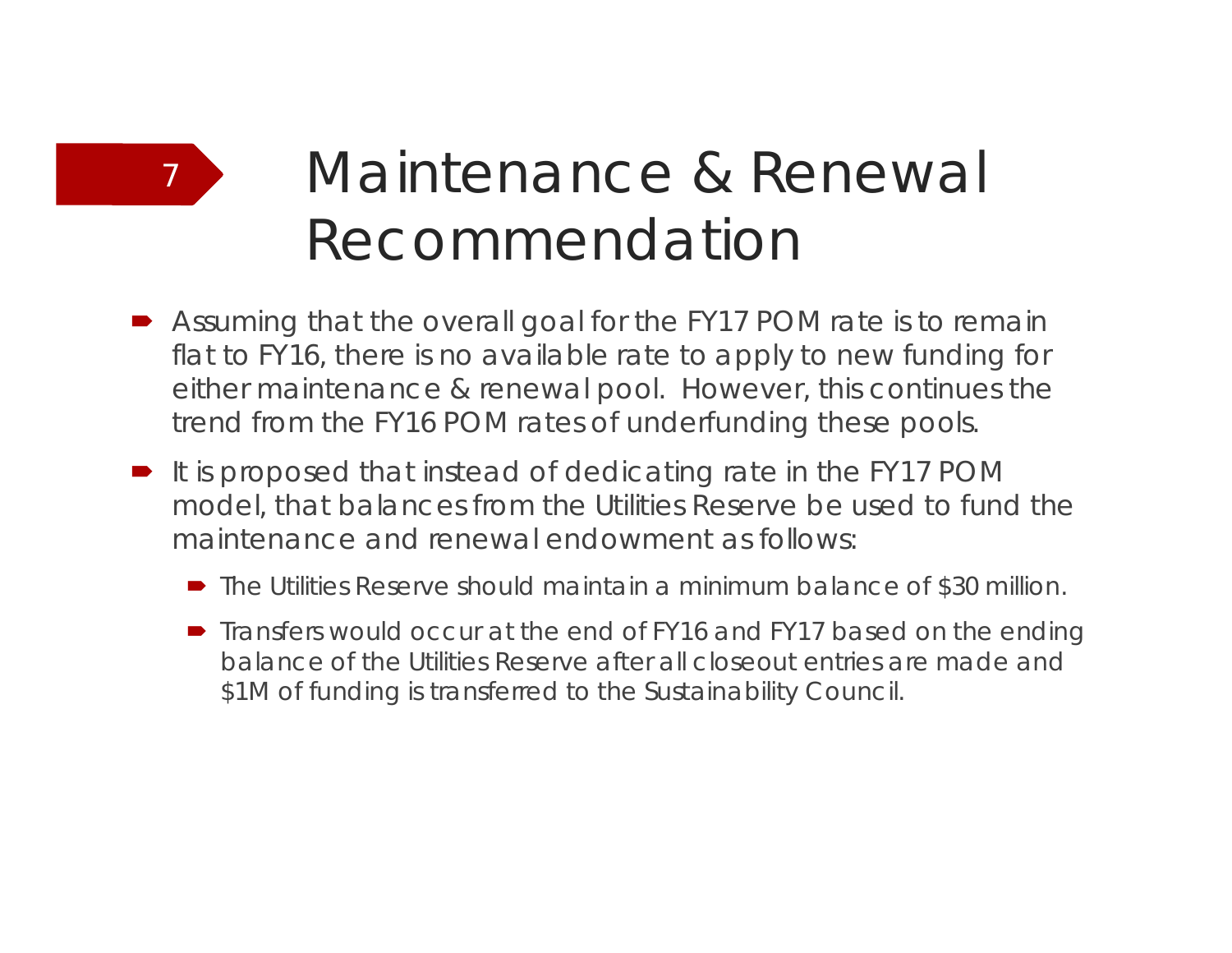# Utilities

8

FY16 Utility Closeout Projection Expense Assumptions Surcharges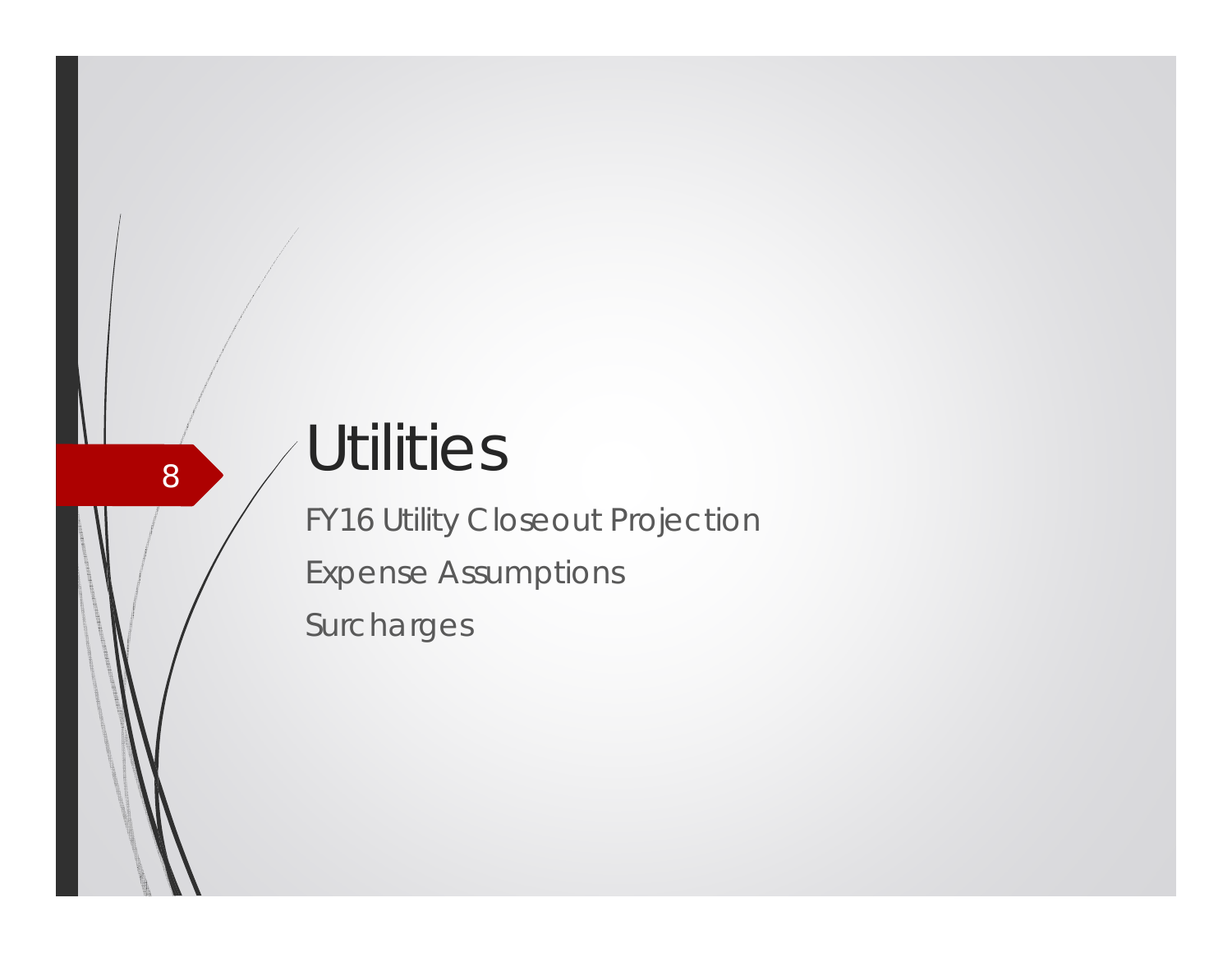9

## FY16 Utility Closeout Projection

- At year end, all utilities balances will be swept to the Utilities Reserve. Utilities expenses are expected to be favorable to budget:
	- Mild weather (both summer and winter)
	- Decline in gas costs
	- **•** Less utility consumption than budgeted in James Tower, South Dorms, Ohio Union, Knowlton, and garages (CampusParc)

| <b>FY16 Closeout Projection</b> |               | Projected<br><b>Actuals</b> | Projected |
|---------------------------------|---------------|-----------------------------|-----------|
| (\$ thousands)                  | <b>Budget</b> | (per FOD)                   | Closeout  |
| Heat & Power                    | 39,542        | 37,847                      | (1,695)   |
| Water                           | 3,621         | 3,344                       | (277)     |
| McCorkle Surcharge              | 240           | 240                         | α         |
| <b>RPAC Surcharge</b>           | 290           | 290                         | ο         |
| <b>BRT Surcharge</b>            | 872           | 872                         | o         |
| <b>Total Revenue Closeout</b>   | 44,565        | 42,593                      | (1,972)   |
| Gas, Fuel Oil                   | 15,710        | 13,327                      | 2,383     |
| <b>Purchased Power</b>          | 48,900        | 46,276                      | 2,624     |
| Water & Sewerage                | 10,185        | 10,238                      | (53)      |
| <b>Total Expense Closeout</b>   | 74,795        | 69,840                      | 4,955     |
| <b>Net Projected Closeout</b>   |               |                             | 2,982     |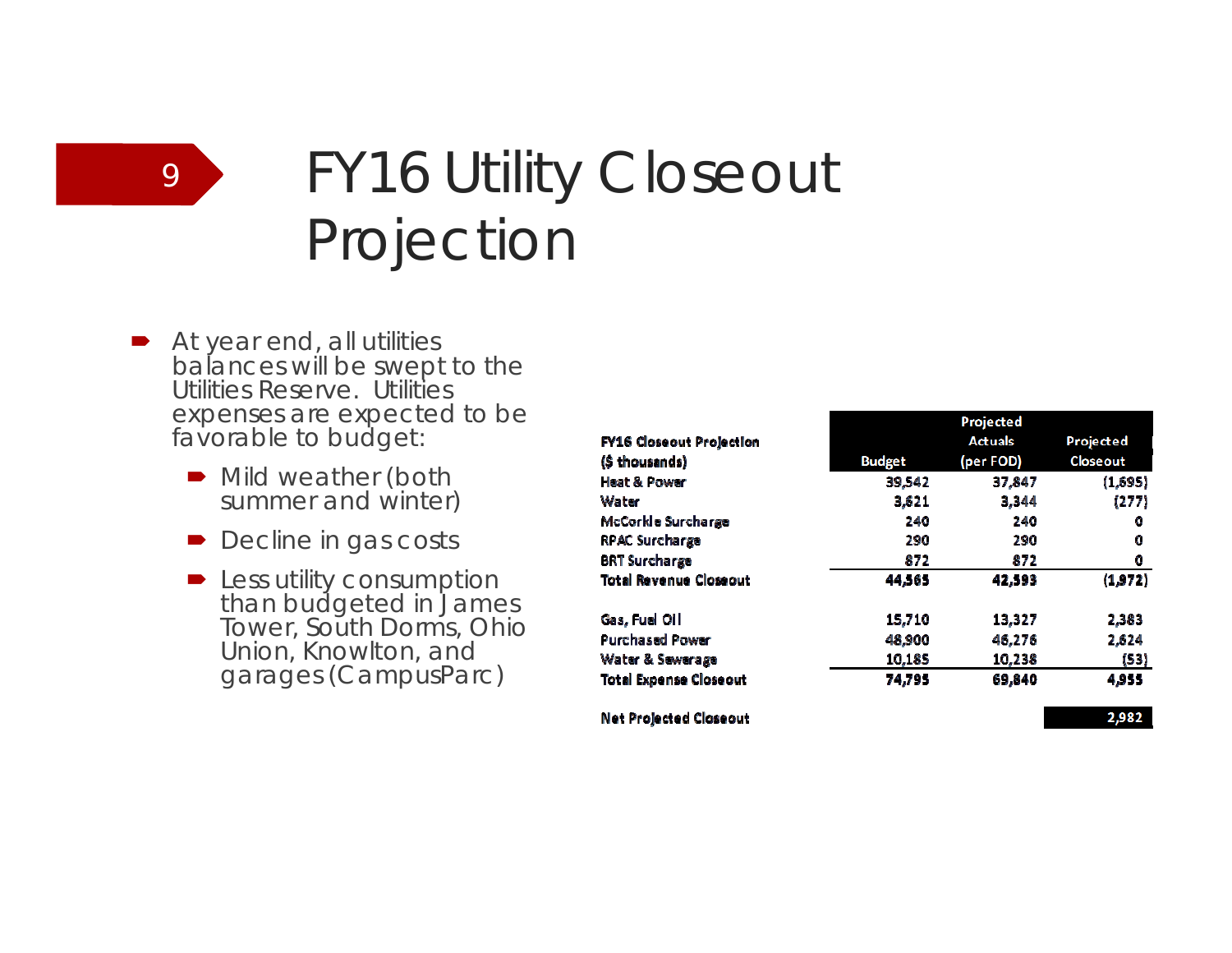### Expense Assumptions

#### **Purchased Power**

- Consumption has been adjusted based on James Tower and CBEC metered usage and North Residential Housing District forecast.
- The original cost forecast was \$3 million below the FY16 budget for Purchased Power. However, the entire \$3 million was attributable to a one year drop in capacity charges.
	- Capacity charges are decreasing to \$59.37/MW-day for FY17, which is down from \$136.00/MW-day in FY16.
	- This will increase back to \$120/MW-day in FY18 and \$164.77/MW-day in FY19. Rates have not yet been set for FY20 and beyond.
- To insulate rates from expected increases in FY18 and FY19, it is recommended that the purchased power budget stay flat in FY17 as compared to the FY16 budget.
- $\blacktriangleright$  It is likely that this treatment will generate a larger than normal positive sweep to the Utilities Reserve at the end of FY17. See Slide 7 for the proposed use of these funds.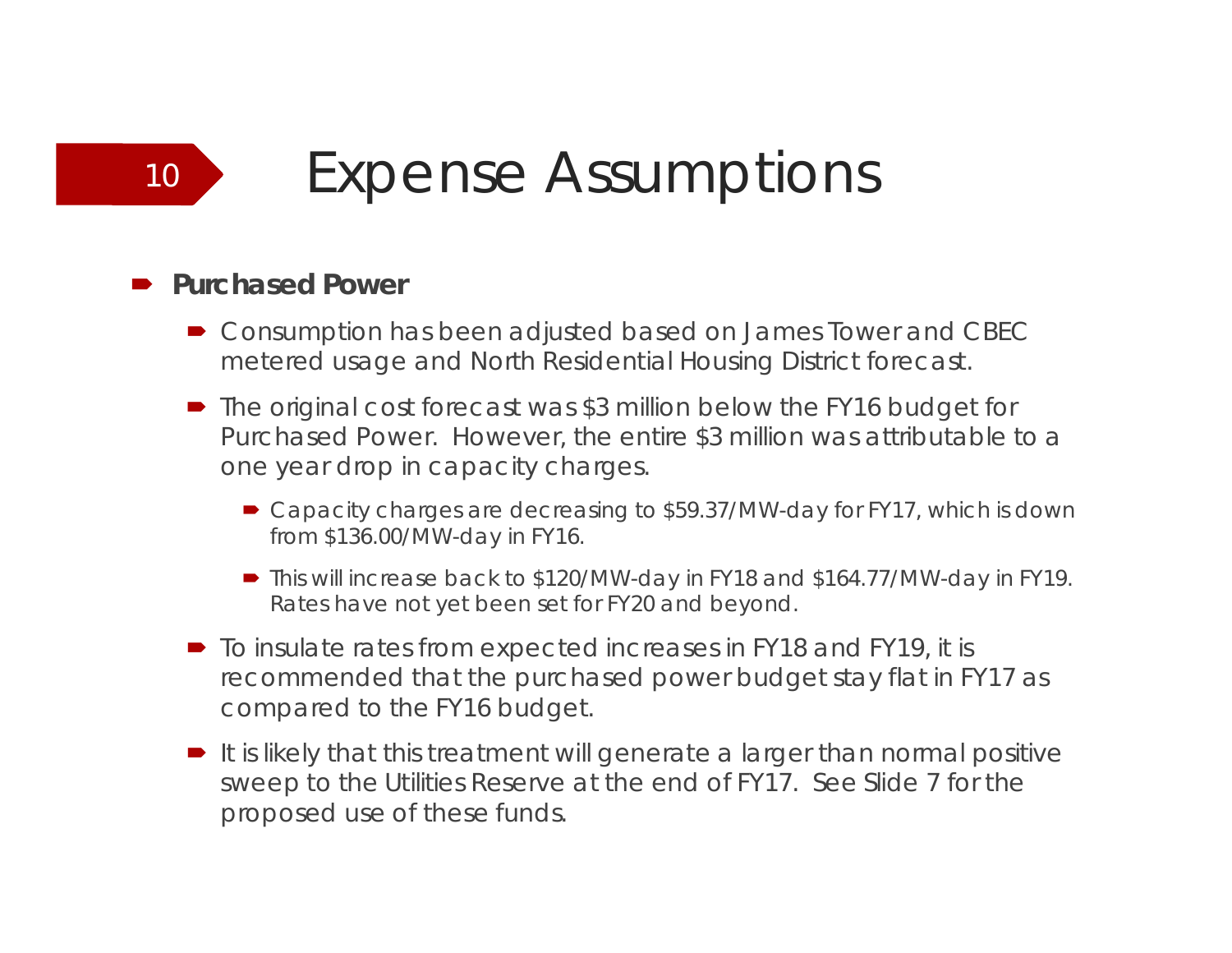#### Expense Assumptions 11

- **Gas:** Projections are based on December 2015 futures costs (current NYMEX cost + transmission/delivery). No hedging is currently planned. A cushion of \$500k has been built into the decrease to help insulate rates from uncertain prices in FY18 and beyond. This cushion will add to the expected positive sweep to the Utilities Reserve discussed in the Purchased Power line item.
- **Water & Sewer:** increase driven by increases in City of Columbus rates.
- **Debt Service:** \$33.3M in rates is fully loaded; increase of \$0.3M due to bond/project reconciliation. Debt associated with increase was originally assigned to the general debt service pool but was used for utilities projects.
- **Base Increases:** 
	- Gas Safety Program (\$250k) safety issue; non-decisionable
	- Stationary Engineers Market Equity adjustments (\$237k) nondecisionable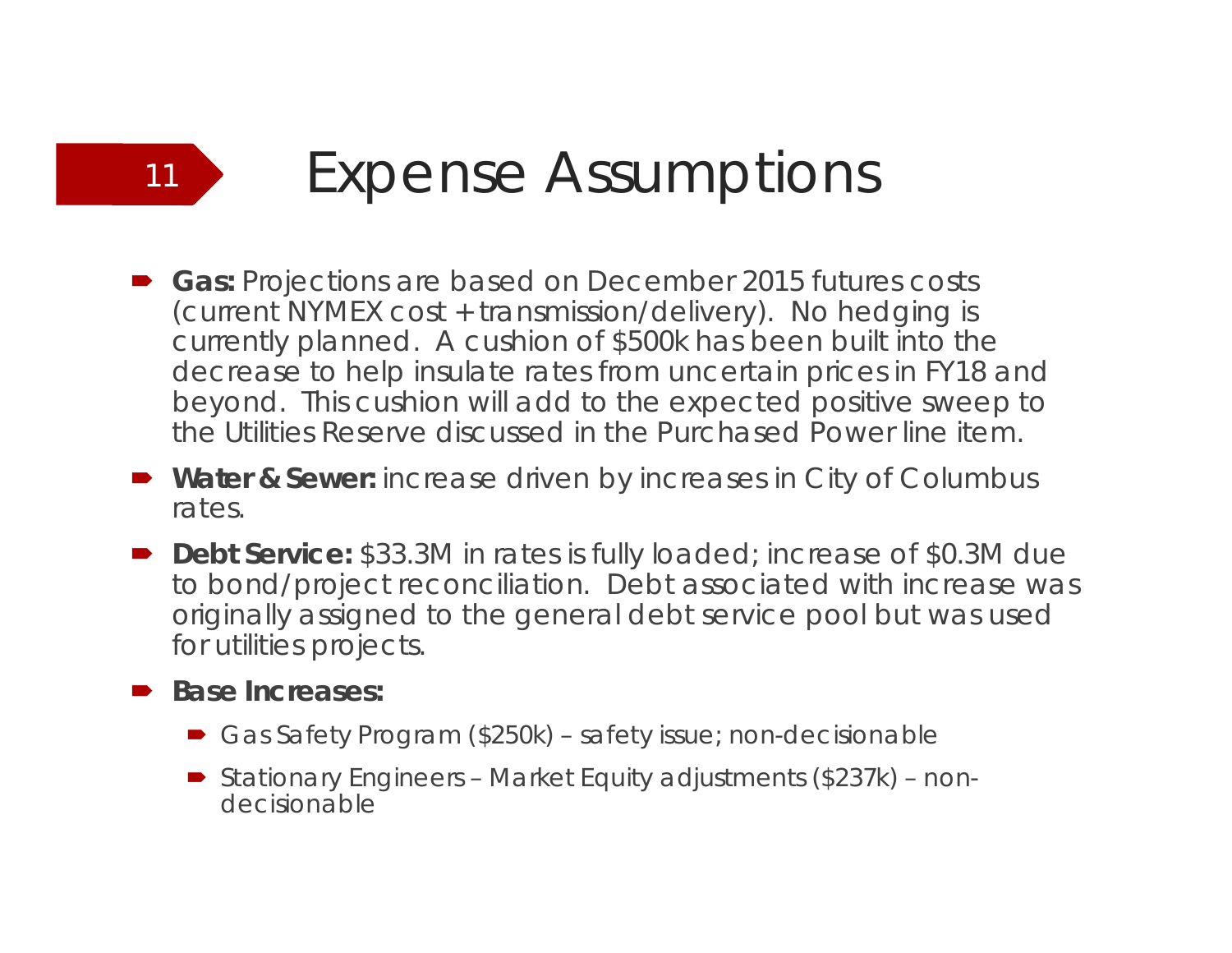## Surcharges Background

- Surcharges are implemented for buildings that incur utility costs that exceed the University rate by more than 15%. Current surcharges are in place for McCorkle Aquatic Pavilion, RPAC, and BRT.
- Past analysis has indicated that Hamilton Hall, Biological Sciences Building, Scott Lab, Physics Research Building, and Veterinary Medicine Academic Building would all be subject to a surcharge if the policy was applied consistently to all POM buildings.
- FOD analyzes energy usage annually and recommended the inclusion of a new surcharge for CBEC (phased in at \$300k/year for 3 years) and an increase of the BRT surcharge (+\$400k to \$1.3M). **CFS did not recommend the new surcharge for CBEC for FY17.**
- CDS recommended in 2007: "Option 2.2 Apply one facility rate for **all buildings, but among newly constructed or renovated buildings negotiate rates for those buildings that appear to be outliers."**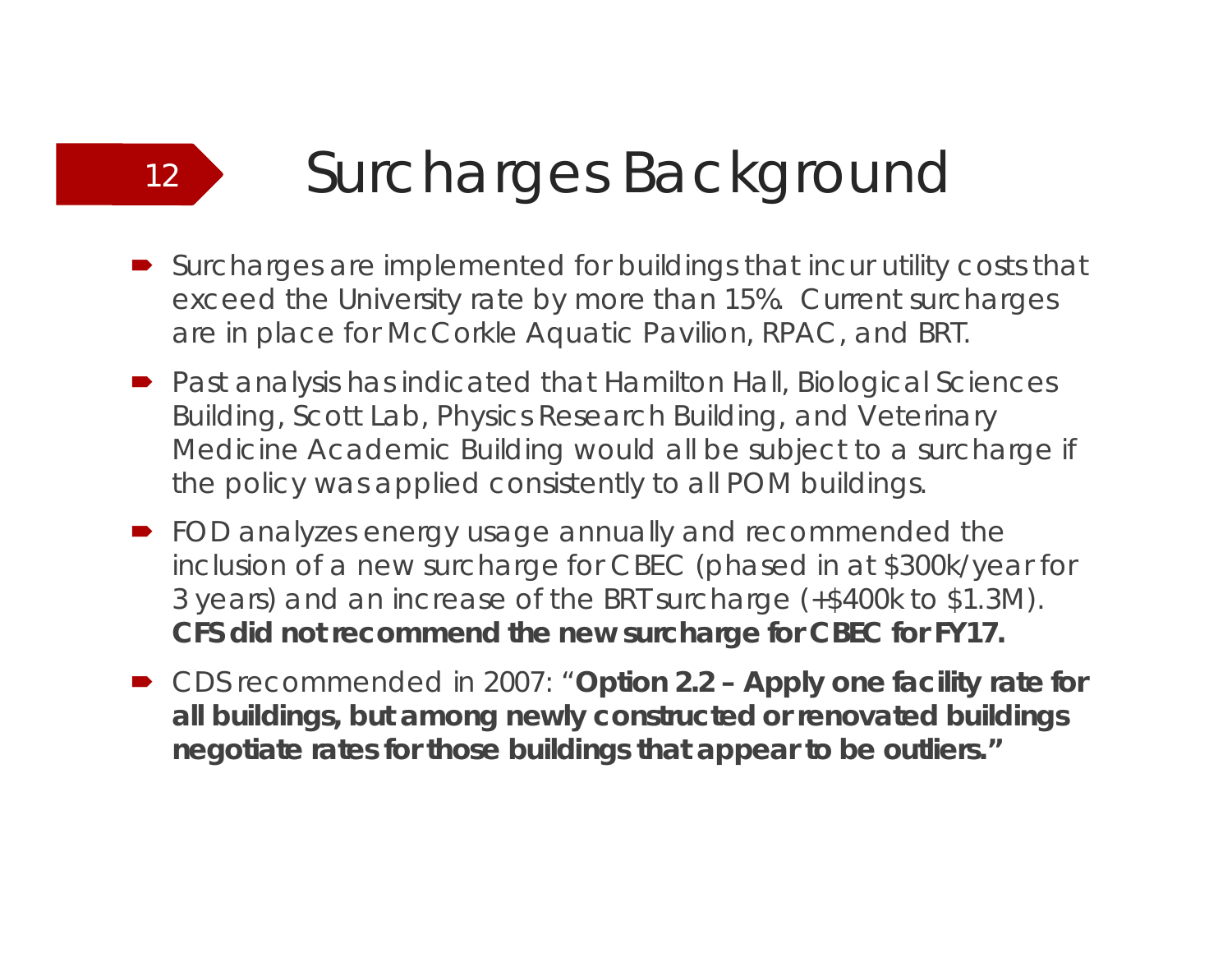## Surcharges Data

|                                                            | <b>FY 2015</b> | <b>FY 2016</b> |  |  |  |  |  |  |  |
|------------------------------------------------------------|----------------|----------------|--|--|--|--|--|--|--|
| <b>RPAC Complex (RPAC &amp; McCorkle Aquatic Pavilion)</b> |                |                |  |  |  |  |  |  |  |
| <b>POM Paid</b>                                            | 2,925,853      | 3,274,458      |  |  |  |  |  |  |  |
| Surcharge Paid                                             | 530,000        | 530,000        |  |  |  |  |  |  |  |
| <b>Total Paid</b>                                          | 3,455,853      | 3,804,458      |  |  |  |  |  |  |  |
| <b>Utility Cost</b>                                        | 3,904,812      | 3,952,903      |  |  |  |  |  |  |  |
| <b>Remaining Shortfall</b>                                 | (448, 959)     | (148, 445)     |  |  |  |  |  |  |  |
| Shortfall % of Total Paid                                  | 13.0%          | 3.9%           |  |  |  |  |  |  |  |

| <b>Biomedical Research Tower</b> |               |             |
|----------------------------------|---------------|-------------|
| POM Paid                         | 2,585,473     | 2,502,853   |
| Surcharge Paid                   | 872,000       | 872,000     |
| <b>Total Paid</b>                | 3,457,473     | 3,374,853   |
| <b>Utility Cost</b>              | 4,615,601     | 4,734,743   |
| <b>Remaining Shortfall</b>       | (1, 158, 128) | (1,359,890) |
| Shortfall % of Total Paid        | 33.5%         | 40.3%       |

| <b>CBEC</b>                |           |             |
|----------------------------|-----------|-------------|
| POM Paid                   | 1,083,223 | 1,208,112   |
| Surcharge Paid             |           |             |
| <b>Total Paid</b>          | 1,083,223 | 1,208,112   |
| <b>Utility Cost</b>        | 2,075,289 | 2,264,569   |
| <b>Remaining Shortfall</b> | (992,066) | (1,056,457) |
| Shortfall % of Total Paid  | 91.6%     | 87.4%       |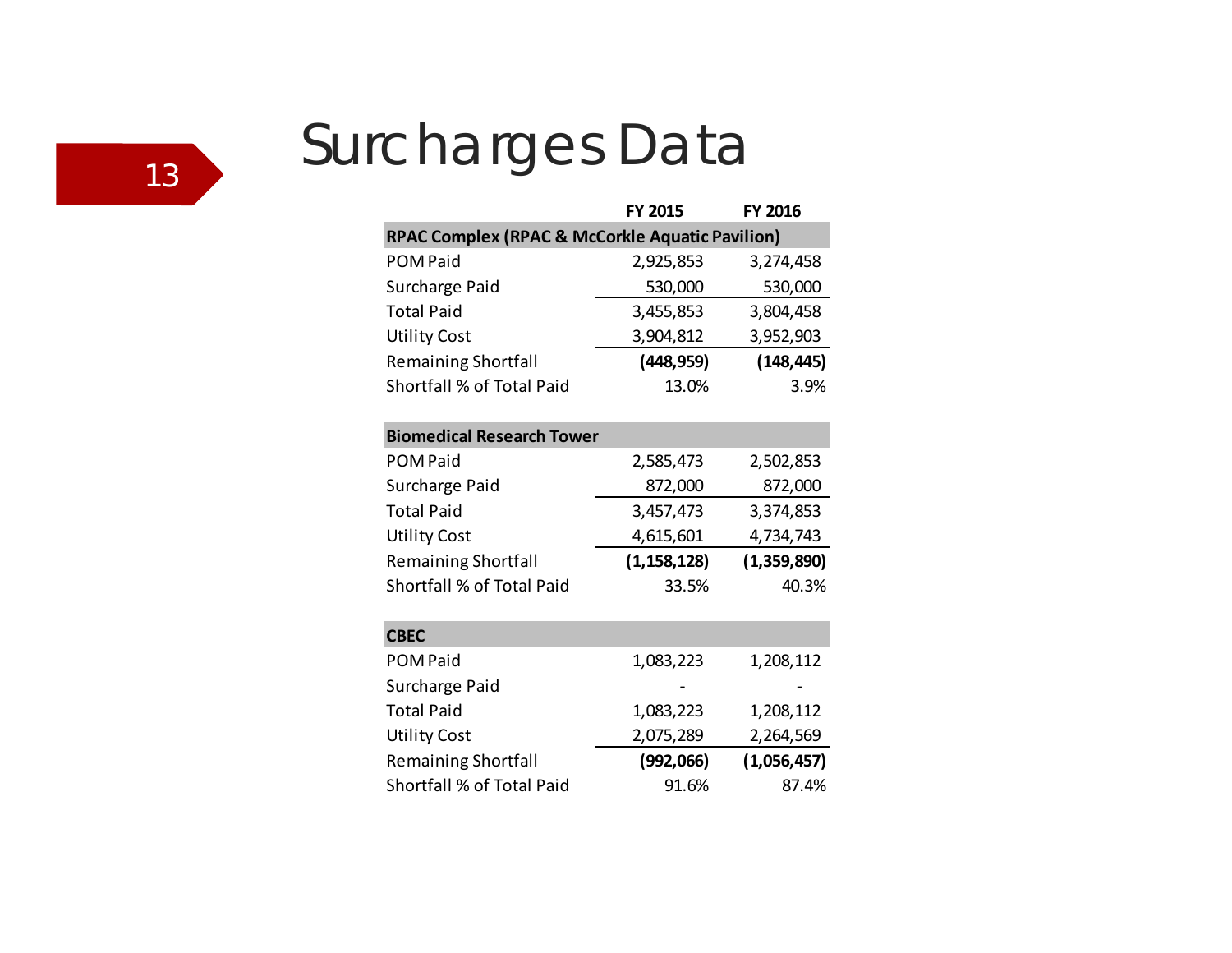### Maintenance

14

Base Increase – Elevator Maintenance Contracts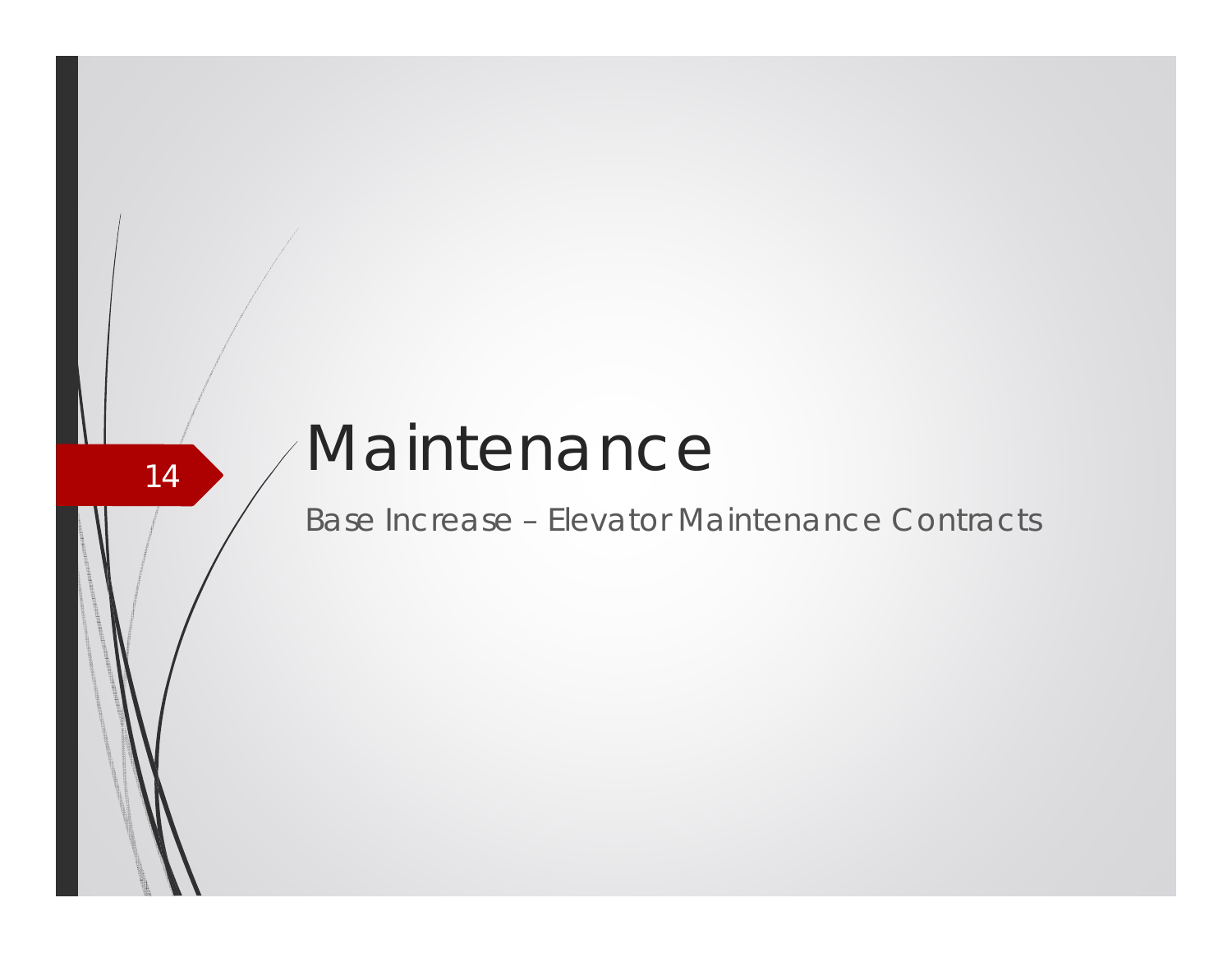#### Base Increase - Maintenance

#### **Elevator Maintenance contract increases (\$228k)**

- **Elevator contracts will be rebid for FY17.**
- Increased costs incurred by FOD for POM buildings under temporary arrangements have cost approximately \$19k/month.
- \$228k (\$19k x 12 months) is the expected increase when the contracts are rebid.
- **•** This increase is for FOD-serviced elevators ONLY.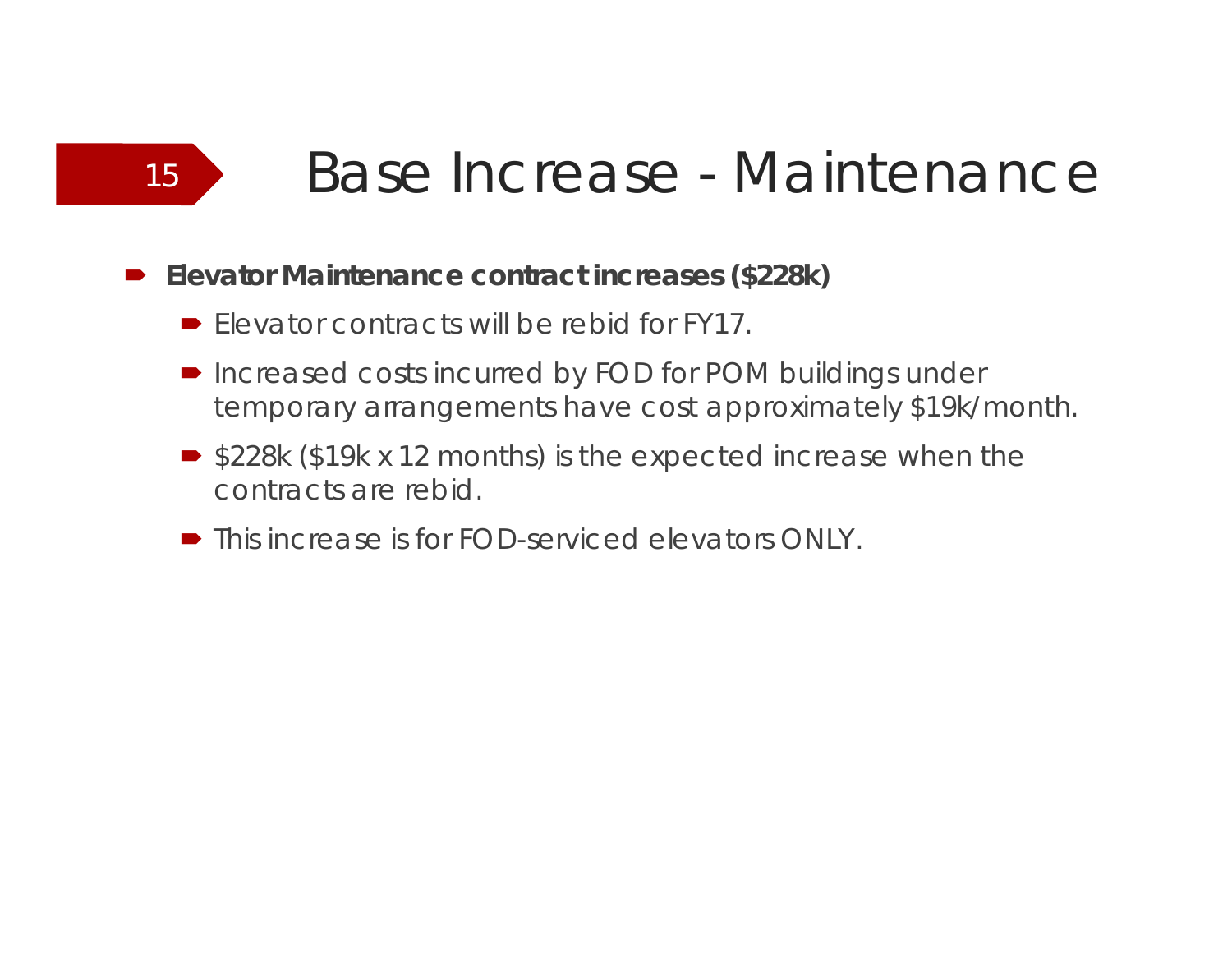# Custodial

16

#### Base Increase – Custodial Contracts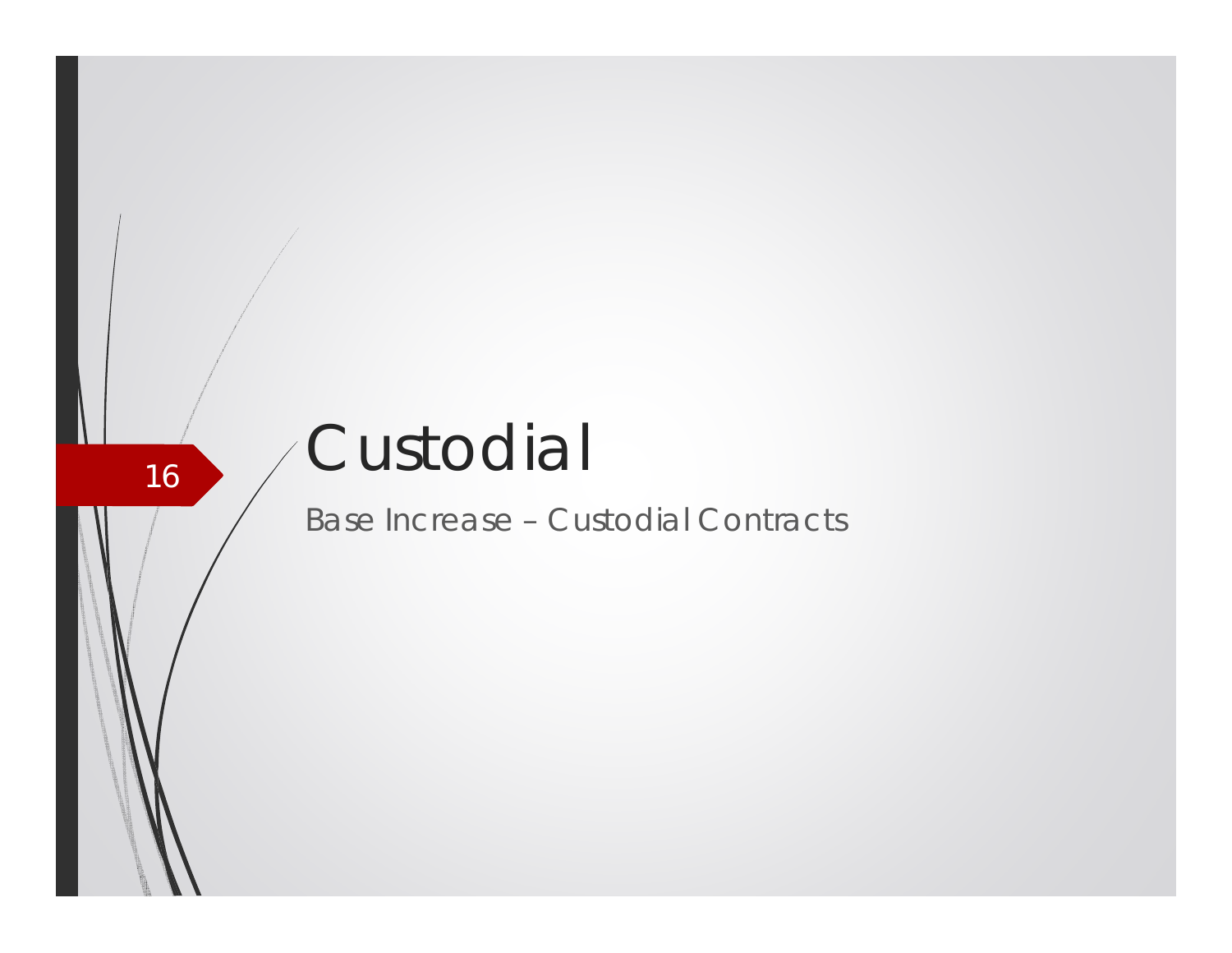#### Base Increase - Custodial

#### **Custodial contract increases (\$450k)**

- Five out of eight existing custodial contracts will be rebid during FY17.
- FOD expects labor increases in the contracts of 15% due to the strong Columbus labor market. This results in an estimated contract increase of \$1.25M.
- To offset the 15% increase, FOD will negotiate service scope decreases of approximately 10%. This scope decrease would decrease the estimated contracts by \$809k. Service changes would include:
	- Visiting offices one day per week
	- Central collection of food waste
- Total increase expected to be ~5% \$450k.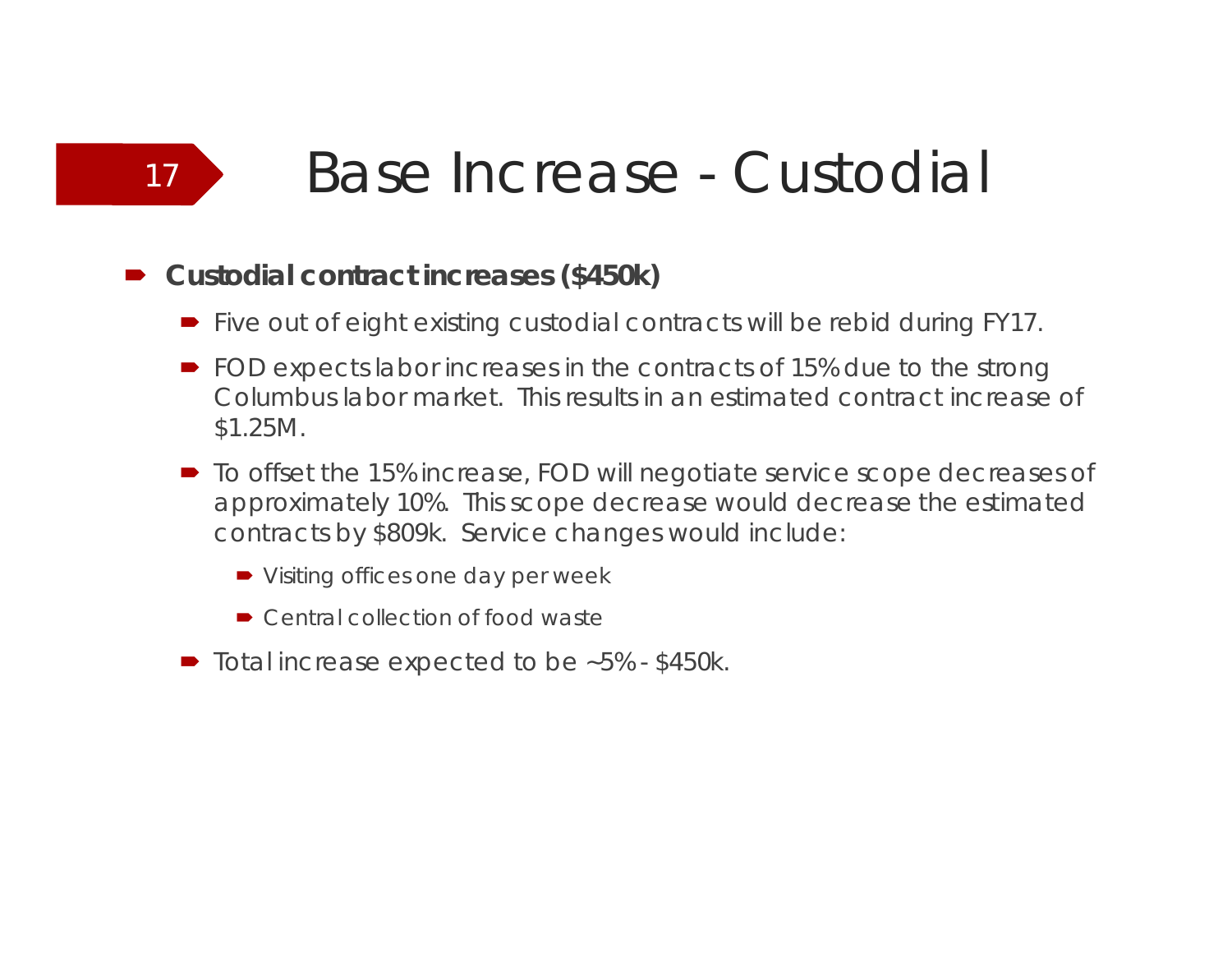# Appendix

18

FY17 Billable Utilities Rates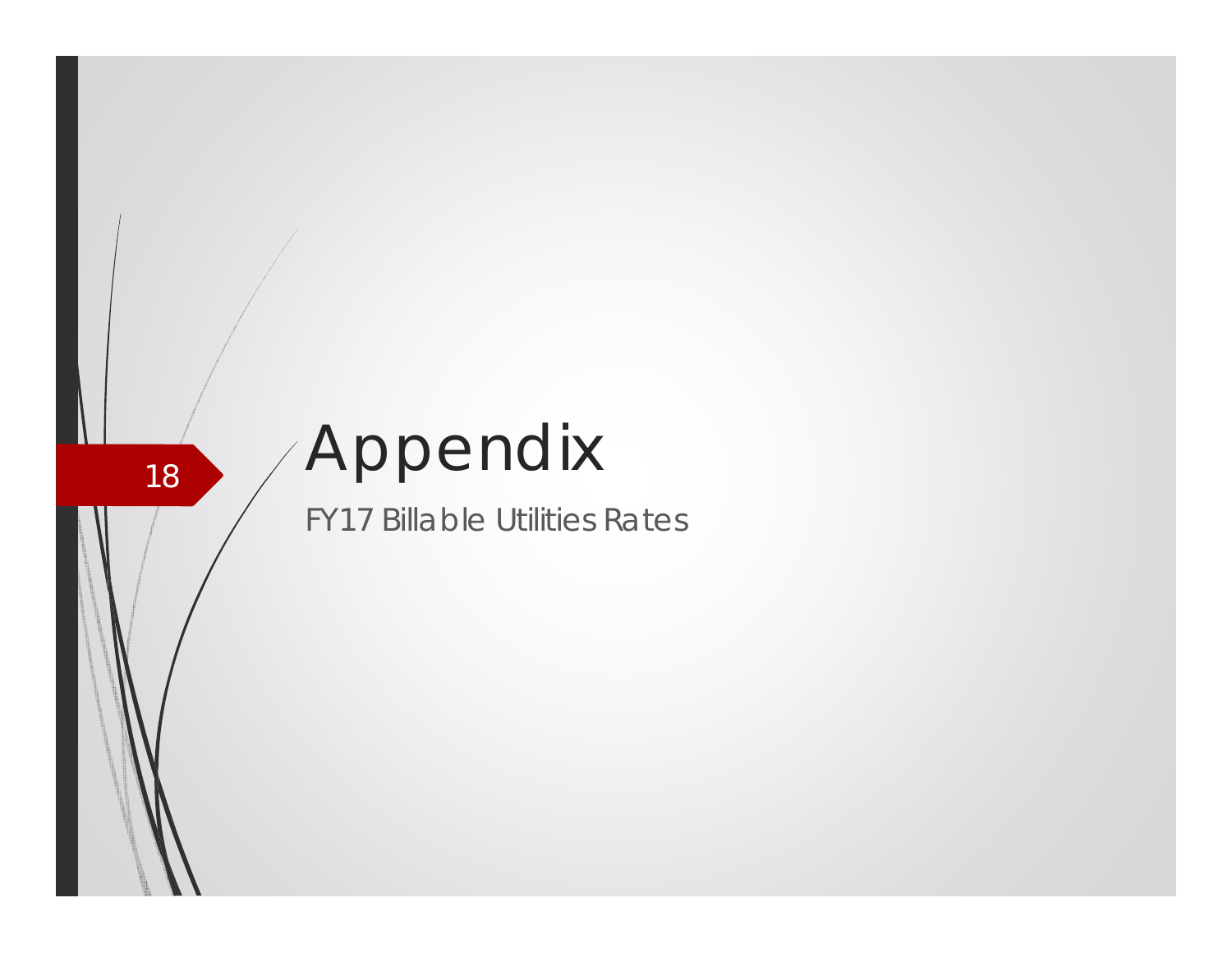### FY17 Billable Rates

• The same assumptions apply to the methodology for determining billable rates as to the net POM rate. These rates are applied to projected consumption by utility to estimate revenue for FY17.

|                      |            | FY 2014     | FY 2015     | FY 2016     | <b>FY17</b> | change   |
|----------------------|------------|-------------|-------------|-------------|-------------|----------|
| <b>Utility</b>       | <b>UOM</b> | billed rate | billed rate | billed rate | projection  | from PY  |
| <b>Electric</b>      | kwh        | 0.07631     | 0.09047     | 0.09029     | 0.09022     | $-0.08%$ |
| Steam                | 1000 lbs   | 17.88304    | 18.45774    | 18.45744    | 16.77081    | $-9.14%$ |
| Water                | <b>CCF</b> | 6.25402     | 6.36238     | 6.36240     | 6.52080     | 2.49%    |
| <b>Chilled Water</b> | ton hr     | 0.23653     | 0.25361     | 0.26615     | 0.26506     | $-0.41%$ |
| Gas                  | <b>MCF</b> | 7.67562     | 8.27821     | 8.41699     | 7.77106     | $-7.67%$ |